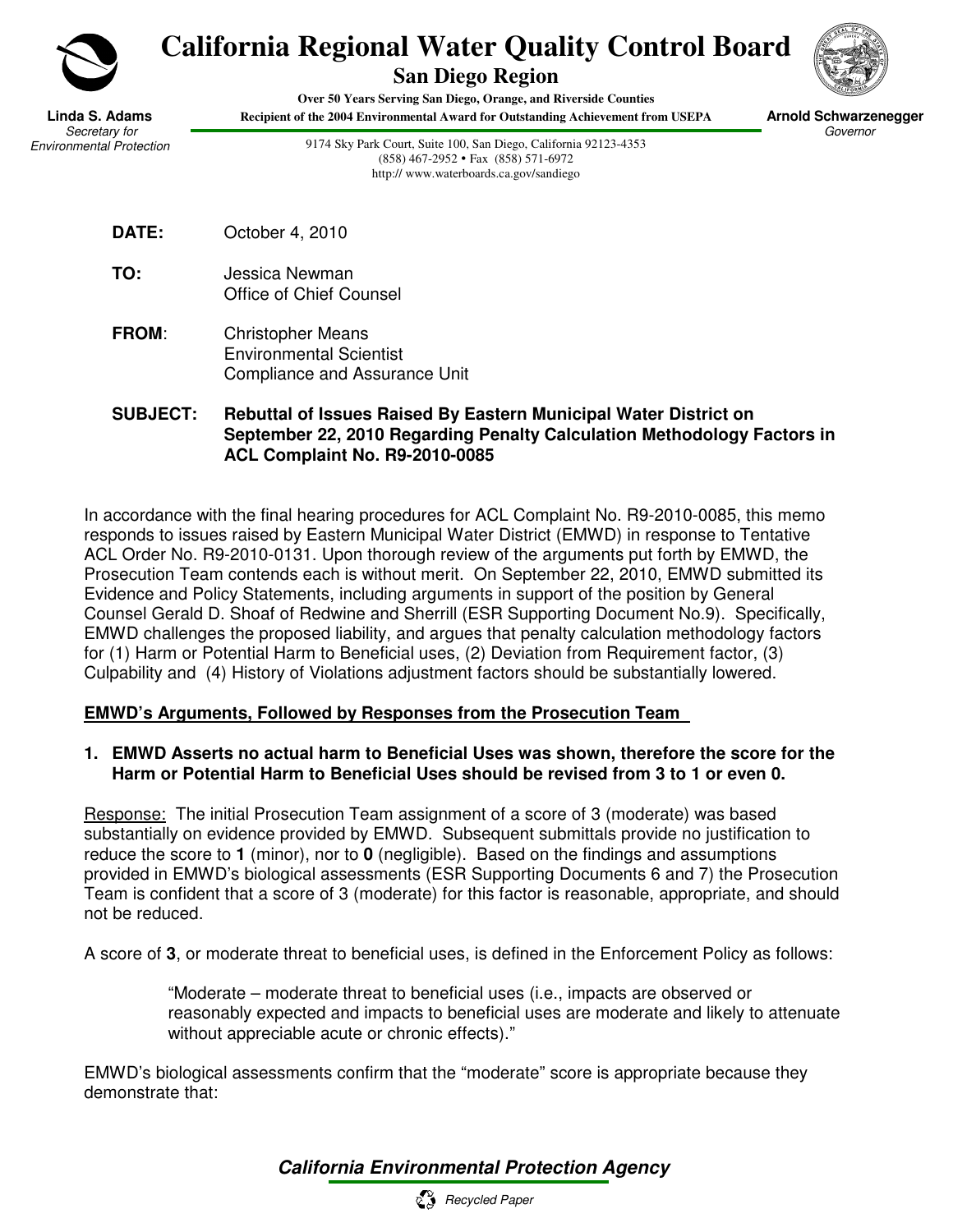#### A. Impacts to WARM, WILD, and REC beneficial uses were observed or reasonably expected.

The findings of the initial Biological Impact Assessment (EOSR Supporting Document No. 6) note that "[t]he ecological resources of Murrieta Creek have been identified as a resource of extremely high concern, as it is considered one of the last high quality riverine environments in Southern California "(page 3). Further, in the impact area, the creek "supports pockets of aquatic habitat." (page 6) The report goes on to assume that native and non-native amphibians, southwestern pond turtle, and Arroyo Chub (a species of special concern) absorbed direct impacts as a result of the spill (page 6). Aquatic wildlife (fish, amphibians, crayfish) were observed within the 20-acre marsh/wetland impact area at the time of the initial assessment (page 4). Based on these findings and assumptions it is reasonable to expect that the WARM and WILD beneficial uses of the Creek were negatively impacted. Additionally, walking trails provide the REC-2 beneficial use adjacent to the creek throughout the spill area. As a result of the spill, EMWD posted contamination warning signs along the creek for forty four days, adversely affecting the REC-2 beneficial uses within the spill area;

#### B. "Impacts to beneficial uses are moderate and likely to attenuate without appreciable acute or chronic effects."

As documented in the follow-up assessment (EOSR Supporting Document No. 7) the relative health of the ecosystem six months after the spill is evidence that the ecosystem was able to attenuate the effects of the spill without appreciable acute or chronic effects.

EMWD's assertion that the score be revised to a score of **0** (negligible, no actual or potential harm) or **1** (minor, low threat to beneficial uses) completely disregards the scientifically-documented adverse effects that untreated sewage can have on human and biological receptors (EOSR Supporting Document No. 6, pages 6-7). Accepting EMWD's lowered scores would essentially assert that the discharge of raw untreated sewage into waters of the US/State has little or no deleterious environmental impact. Accordingly, no revision of Factor 1 of the methodology is warranted.

#### **2. EMWD asserts the Deviation from Requirement adjustment factor should be considered Minor not Moderate.**

Response: As described in the Enforcement Policy penalty calculation methodology (ESR Supporting Document No. 10, page 14): "The Deviation from Requirement reflects the extent to which the violation deviates from the specific requirement that was violated." EMWD's Waste Discharge Requirements (EOSR Supporting Document No. 11) and the Discharge Prohibitions and Facility design and Operation Specifications contained therein specifically require EMWD to properly operate its plant, adequately train its staff, prohibit sewage spills, and adequately respond to a spill should it occur.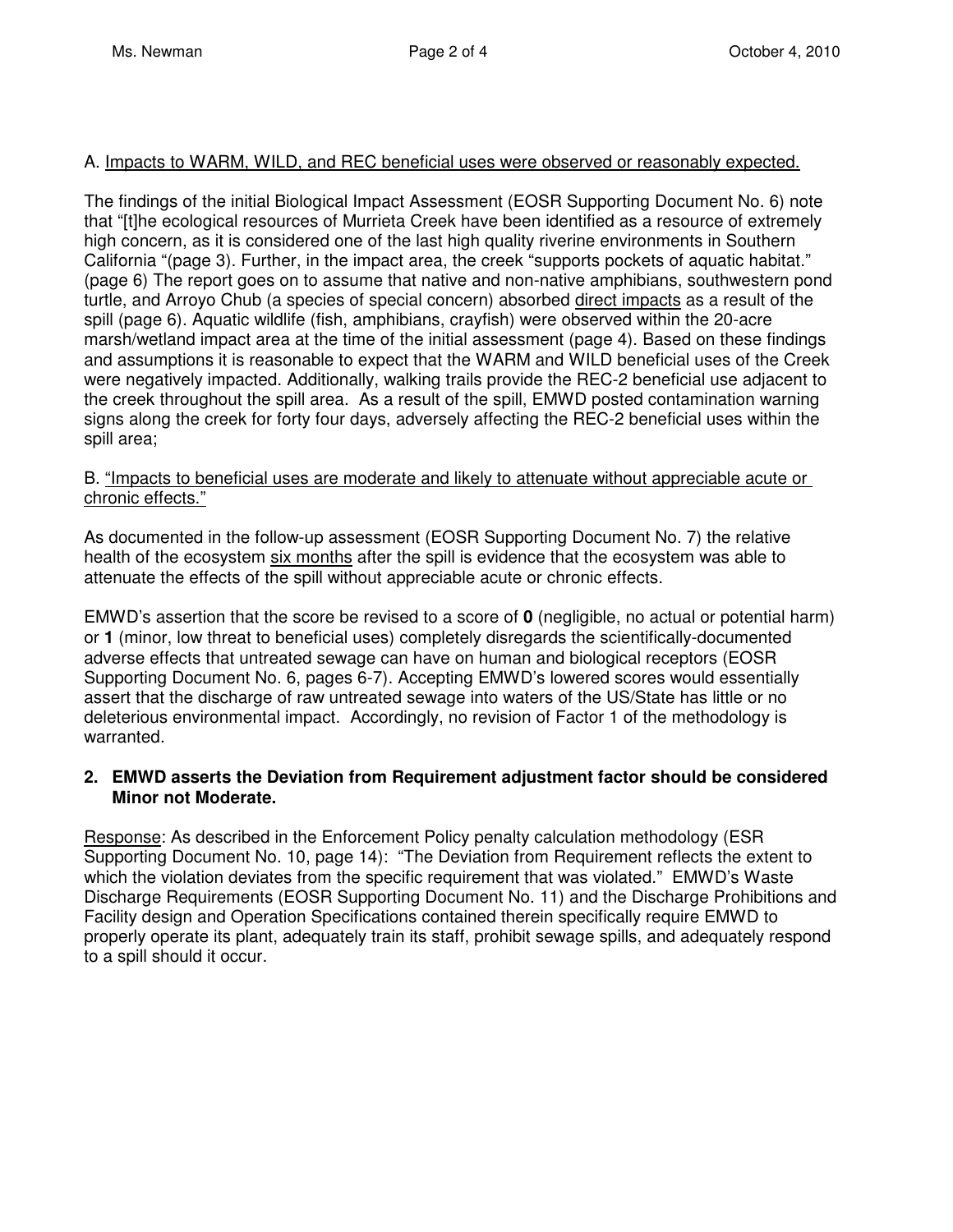As described throughout the Prosecution Team's Technical Analysis (ESR Supporting Document No. 3), EMWD partially complied with these specific requirements. For instance, EMWD responded effectively to cease and clean-up the spill after it was finally observed. However, EMWD failed to address prevention of the spill because it had inadequate plant safeguards in place and operators that were not sufficiently trained in alarm response. These failures led to an unnecessary and avoidable 14-hour period in which the spill continued unabated until discovery the next day. A determination of moderate deviation from the specific requirements is the appropriate determination.

#### **3. EMWD asserts it is not culpable for the spill because its redundant spill controls and operators' response were reasonable.**

Response: EMWD asserts its culpability for the spill to be negligible and proposes a Culpability Factor Score of 1. The Prosecution Team disagrees and recommends retaining a score of 1.3 for culpability. Although EMWD contends that 1.6 million gallons of sewage was released as a result of an unavoidable sequence of events, the facts point otherwise. EMWD further suggests that the Operator on duty at the time of the spill acted reasonably in response to the spill, even though warnings were not acted upon.

EMWD fails to justify revision to the culpability score. The Prosecution Team does not contest that the failure of the programmable logic controller (PLC) was the root cause of the spill. However, EMWD's own investigation (Supporting Documents 4 & 5) concluded that there were system design flaws and operator error that contributed to the release, including:

- 1. The PLC was a single point of failure and no engineered redundant controls were in place to run the barscreen cleaners, as is the case with all other reclamation facilities under EMWD control (Supporting Document No. 4, page 3).
- 2. Design problems with the Supervisory Control and Data Acquisition (SCADA) warning system, thereby allowing critical warnings to be acknowledged without dispatching technicians to investigate (Supporting Document No. 4, page 5).
- 3. Plant operator error/lack of training on alarm response (Supporting Document No. 4, page 5).

EMWD's investigation results demonstrate that safeguards to prevent a spill at the TVRWRF were below the prevailing standards of its other four reclamation facilities. The SCADA system at the TVRWRF was the only system which allowed critical alarms to be acknowledged on the first screen of the SCADA interface. Additionally, the TVRWRF was the only EMWD facility not to have independent mechanical floats to activate the bar screen cleaners, should the run command fail to be sent from the PLC. The spill could have been avoided or minimized had either of these system design capabilities been incorporated into the TVRWRF system.

In evidence submitted on September 22, 2010, EMWD asserts that the actions of the on-call operator were reasonable. The Prosecution Team notes, however, that due to inadequate training in alarm response, the operator missed critical information readily available to him on the SCADA interface that could have prevented or minimized the spill. For instance, subsequent to the spill, at a cost of \$7,000 dollars, EMWD provided further training to it's operators to assure that this mistake would not occur again. Had the events leading up to the spill occurred at any other EMWD facility, the spill may have never occurred.